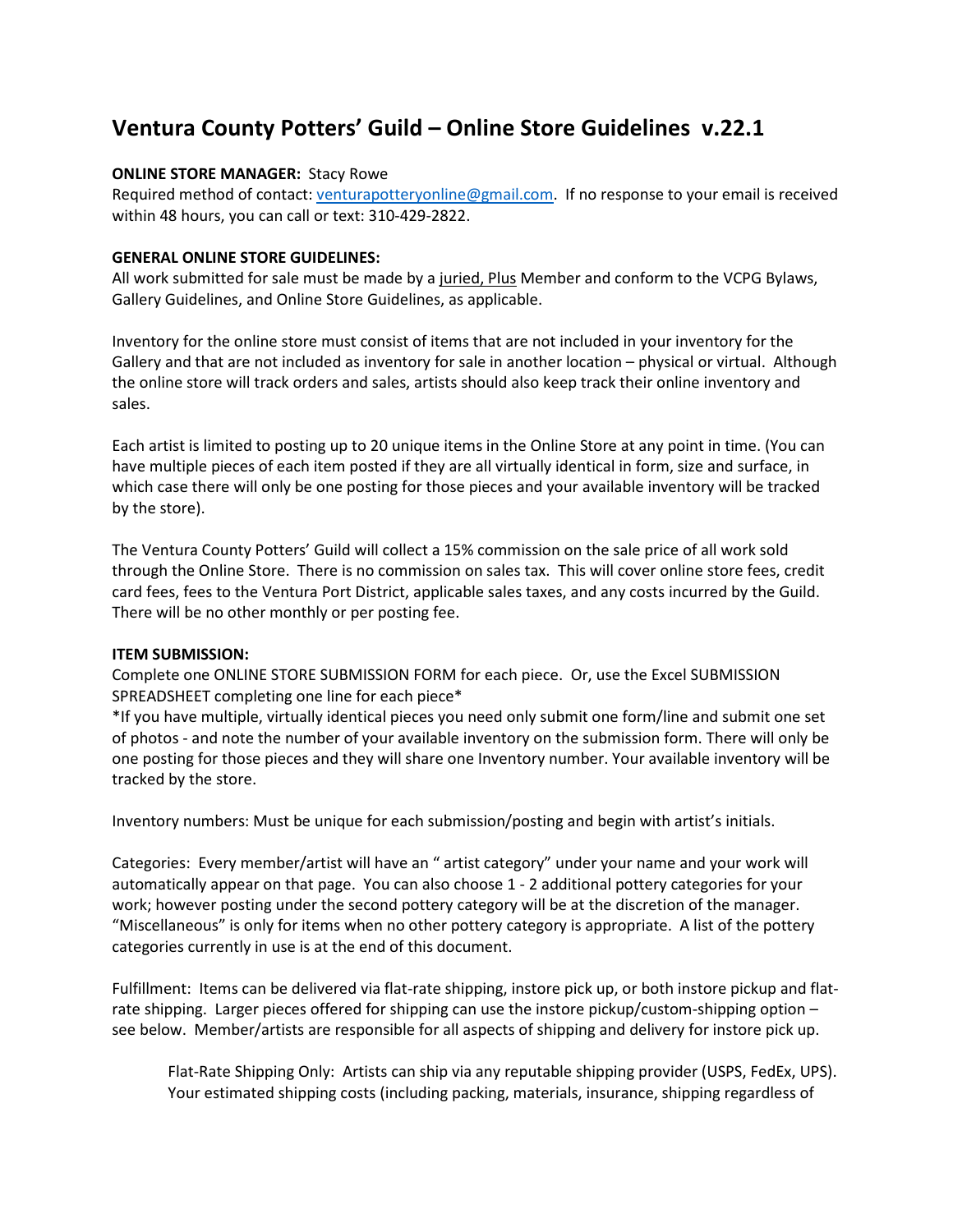destination) should be included in the price of your item, as all items are sold as "Shipping Included". ALL ITEMS SHOULD BE SHIPPED WITHIN 3 BUSINESS DAYS OF RECEIVING NOTICE OF YOUR SALE. Be sure to email the Online Store Manager when the item(s) have shipped and provide the name of the carrier (UPS, USPS, FedEx, etc) and tracking number if available. The Online Store Manager will notify the customer their item(s) have shipped. [NOTE: You should track your actual costs for shipping so they can be deducted for tax purposes.]

Instore Pickup Only: After a piece has sold online, artists will bring their purchased piece to the Ventura Pottery Gallery at the Ventura Harbor WITHIN 3 BUSINESS DAYS OF RECEIVING NOTICE OF YOUR SALE. The item(s) should be wrapped and bagged/boxed and a printout of the order should be attached to the outside of the bag/box. Items for pick-up should be left on the designated area in the backroom of the Gallery. Your price for In Store Pickup should include your price for packaging/travel, etc. Be sure to email the Online Store Manager when the item(s) have been delivered to the Gallery. The Online Store Manager will notify the customer when their item(s) are available for pickup. [NOTE: You should track your actual costs for packaging/travel so they can be deducted for tax purposes.]

Instore Pickup or Flat-Rate Shipping: Please follow the instructions above for Flate-Rate Shipping Only and Instore Pickup Only. Your posted price will be your shipping price and you will have the option of offering the customer a 20% discount coupon for Instore Pickup. This discount is voluntary on your part and can be offered item by item. Sorry, but the % cannot be customized.

Instore Pickup or Custom Shipping: Most of your pieces offered for shipping should offer flatrate shipping, i.e., priced to accommodate shipping to anywhere in the U.S. However, if you are offering a larger/heavier item for shipping, you might need to base the cost of shipping on the actual destination address. In this case, your item will be priced and initially offered and priced for In Store Pickup only, but there will be a paragraph in the item description stating: "This item is available for shipping at an additional cost. Please use the "Contact Us" form at the bottom of the home page to inquire regarding shipping options and pricing. Please include the artist name, the item name, the shipping address, and your phone number (optional) and we will get back to you with shipping options/prices." The Online Store Manager will work with you to get the shipping options to the customer ASAP and fulfill the transaction. All other directions above for Instore Pickup or Flate-Rate Shipping apply.

Photos: You may provide three views of each item for sale. The format of the photos should be a square, so be sure to position your item in the frame appropriately. Single-color or gradient backgrounds are required (no "environmental" shots, please). Please submit photos in the .jpg format. Items will only be posted when images of acceptable quality are received. PLEASE use your "ITEM INVENTORY NUMBER" as the name(s) on your photo(s) – e.g.,  $SR101-1$ ;  $SR101-2$ . The photo with the -1 for each item will be the "main" photo for that piece.

You should receive an email from the Online Store Manager that your item has posted within approximately 48 hours of submission; however, you are responsible for checking the website yourself to ensure the accuracy of your posting.